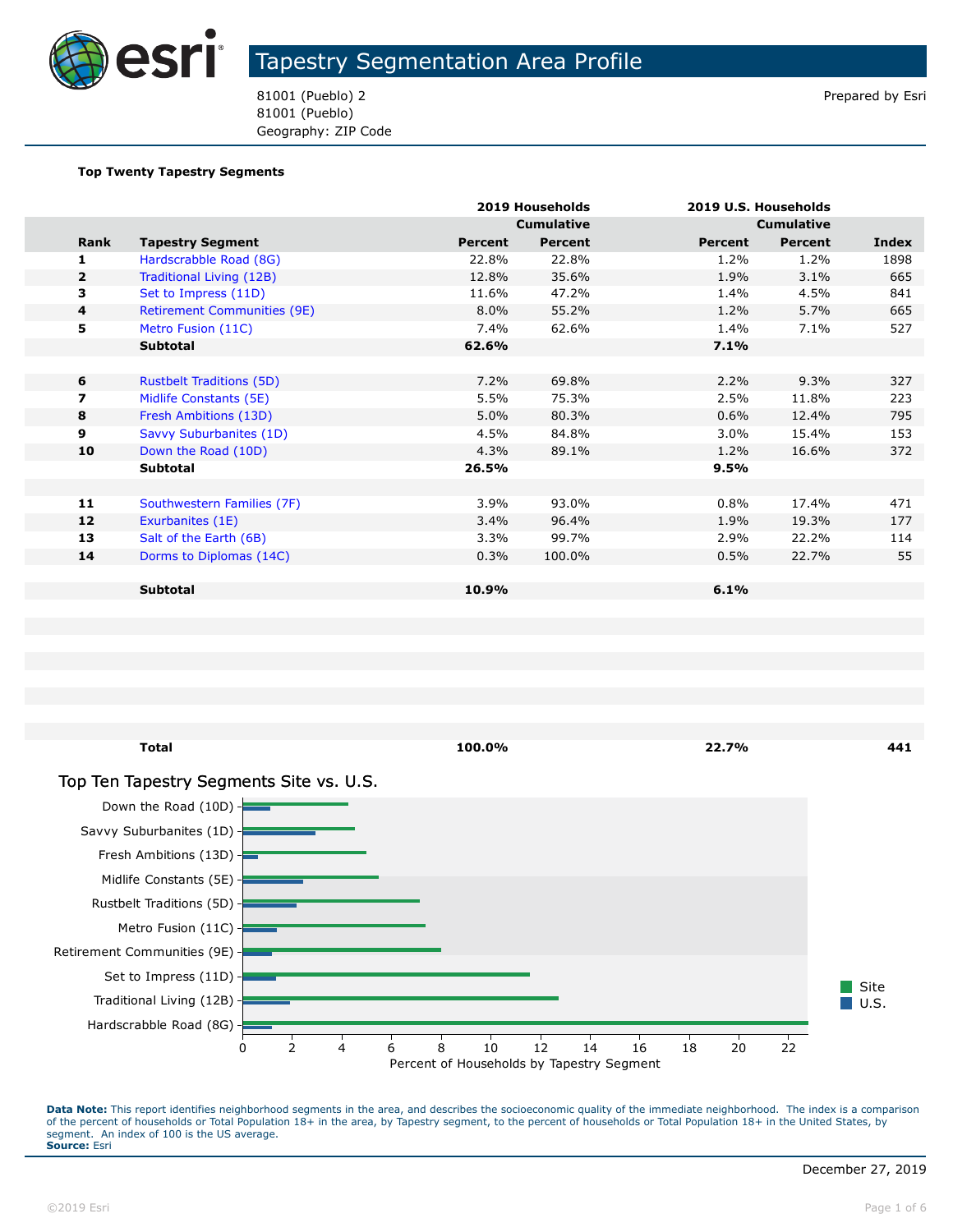

81001 (Pueblo) 2 **Prepared by Esri** 81001 (Pueblo) Geography: ZIP Code



#### 2019 Tapestry Indexes by Total Population 18+

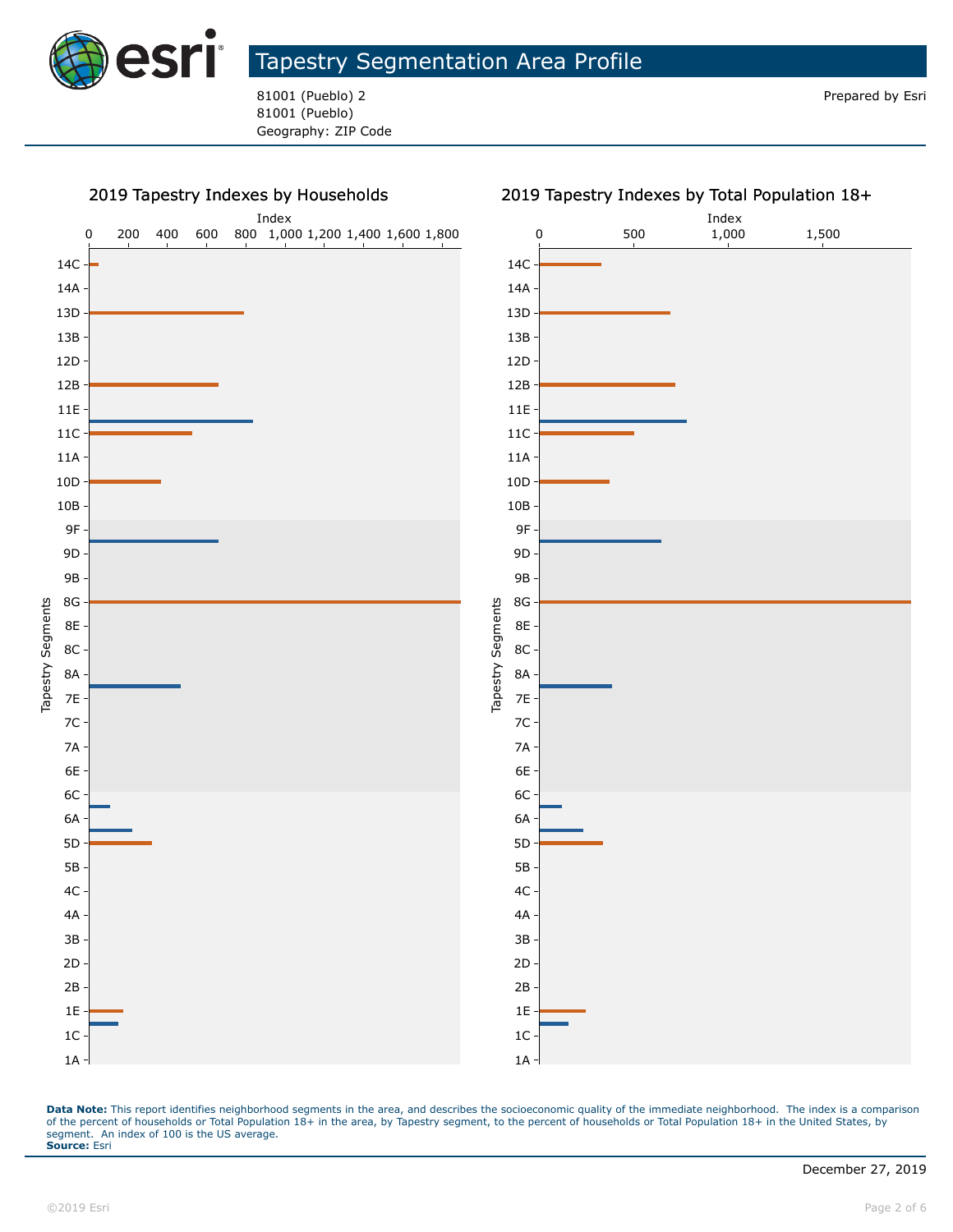

81001 (Pueblo) 2 Prepared by Esri 81001 (Pueblo) Geography: ZIP Code

| <b>Tapestry LifeMode Groups</b>        |               | 2019 Households | <b>2019 Adult Population</b> |               |              |             |
|----------------------------------------|---------------|-----------------|------------------------------|---------------|--------------|-------------|
|                                        | <b>Number</b> | <b>Percent</b>  | <b>Index</b>                 | <b>Number</b> | Percent      | Index       |
| Total:                                 | 12,185        | 100.0%          |                              | 24,100        | 100.0%       |             |
|                                        |               |                 |                              |               |              |             |
| 1. Affluent Estates                    | 972           | 8.0%            | 80                           | 2,394         | 9.9%         | 94          |
| Top Tier (1A)                          | 0             | 0.0%            | 0                            | 0             | 0.0%         | 0           |
| Professional Pride (1B)                | $\mathbf 0$   | 0.0%            | 0                            | $\pmb{0}$     | 0.0%         | $\mathbf 0$ |
| Boomburbs (1C)                         | 0             | 0.0%            | 0                            | 0             | 0.0%         | 0           |
| Savvy Suburbanites (1D)                | 554           | 4.5%            | 153                          | 1,221         | 5.1%         | 158         |
| Exurbanites (1E)                       | 418           | 3.4%            | 177                          | 1,173         | 4.9%         | 250         |
|                                        |               |                 |                              |               |              |             |
| 2. Upscale Avenues                     | 0             | 0.0%            | 0                            | 0             | 0.0%         | 0           |
| Urban Chic (2A)                        | $\pmb{0}$     | 0.0%            | 0                            | 0             | 0.0%         | 0           |
| Pleasantville (2B)                     | 0             | 0.0%            | 0                            | 0             | $0.0\%$      | 0           |
| Pacific Heights (2C)                   | 0             | 0.0%            | 0                            | 0             | 0.0%         | 0           |
| <b>Enterprising Professionals (2D)</b> | 0             | 0.0%            | 0                            | 0             | $0.0\%$      | 0           |
|                                        |               |                 |                              |               |              |             |
| 3. Uptown Individuals                  | $\mathbf 0$   | 0.0%            | 0                            | 0             | 0.0%         | 0           |
| Laptops and Lattes (3A)                | 0             | 0.0%            | 0                            | 0             | 0.0%         | 0           |
| Metro Renters (3B)                     | 0             | 0.0%            | 0                            | 0             | $0.0\%$      | 0           |
| Trendsetters (3C)                      | 0             | 0.0%            | 0                            | 0             | 0.0%         | $\mathbf 0$ |
|                                        |               |                 |                              |               |              |             |
| 4. Family Landscapes                   | 0             | 0.0%            | $\mathbf 0$                  | 0             | 0.0%         | $\mathbf 0$ |
| Soccer Moms (4A)                       | 0             | 0.0%            | 0                            | 0             | $0.0\%$      | 0           |
| Home Improvement (4B)                  | $\pmb{0}$     | 0.0%            | 0                            | $\pmb{0}$     | 0.0%         | $\pmb{0}$   |
| Middleburg (4C)                        | 0             | 0.0%            | 0                            | 0             | 0.0%         | 0           |
|                                        |               |                 |                              |               |              |             |
| 5. GenXurban                           | 1,544         | 12.7%           | 112                          | 3,012         | 12.5%        | 115         |
| Comfortable Empty Nesters (5A)         | 0<br>0        | 0.0%            | 0<br>0                       | 0<br>0        | 0.0%<br>0.0% | 0<br>0      |
| In Style (5B)<br>Parks and Rec (5C)    | $\mathbf 0$   | 0.0%<br>0.0%    | 0                            | 0             | 0.0%         | $\mathbf 0$ |
| <b>Rustbelt Traditions (5D)</b>        | 872           | 7.2%            | 327                          | 1,686         | 7.0%         | 340         |
| Midlife Constants (5E)                 | 672           | 5.5%            | 223                          | 1,326         | 5.5%         | 235         |
|                                        |               |                 |                              |               |              |             |
| <b>6. Cozy Country Living</b>          | 399           | 3.3%            | 27                           | 855           | 3.5%         | 30          |
| Green Acres (6A)                       | 0             | 0.0%            | 0                            | 0             | 0.0%         | 0           |
| Salt of the Earth (6B)                 | 399           | 3.3%            | 114                          | 855           | 3.5%         | 123         |
| The Great Outdoors (6C)                | 0             | 0.0%            | 0                            | 0             | 0.0%         | 0           |
| Prairie Living (6D)                    | 0             | 0.0%            | 0                            | $\pmb{0}$     | 0.0%         | $\pmb{0}$   |
| <b>Rural Resort Dwellers (6E)</b>      | 0             | 0.0%            | 0                            | 0             | 0.0%         | 0           |
| <b>Heartland Communities (6F)</b>      | $\mathbf 0$   | 0.0%            | 0                            | $\pmb{0}$     | 0.0%         | 0           |
|                                        |               |                 |                              |               |              |             |
| 7. Ethnic Enclaves                     | 470           | 3.9%            | 54                           | 888           | 3.7%         | 45          |
| Up and Coming Families (7A)            | 0             | $0.0\%$         | 0                            | 0             | $0.0\%$      | 0           |
| Urban Villages (7B)                    | 0             | 0.0%            | 0                            | 0             | 0.0%         | 0           |
| American Dreamers (7C)                 | 0             | 0.0%            | 0                            | 0             | 0.0%         | 0           |
| Barrios Urbanos (7D)                   | $\pmb{0}$     | 0.0%            | 0                            | 0             | 0.0%         | $\pmb{0}$   |
| Valley Growers (7E)                    | 0             | 0.0%            | 0                            | 0             | 0.0%         | 0           |
| Southwestern Families (7F)             | 470           | 3.9%            | 471                          | 888           | 3.7%         | 390         |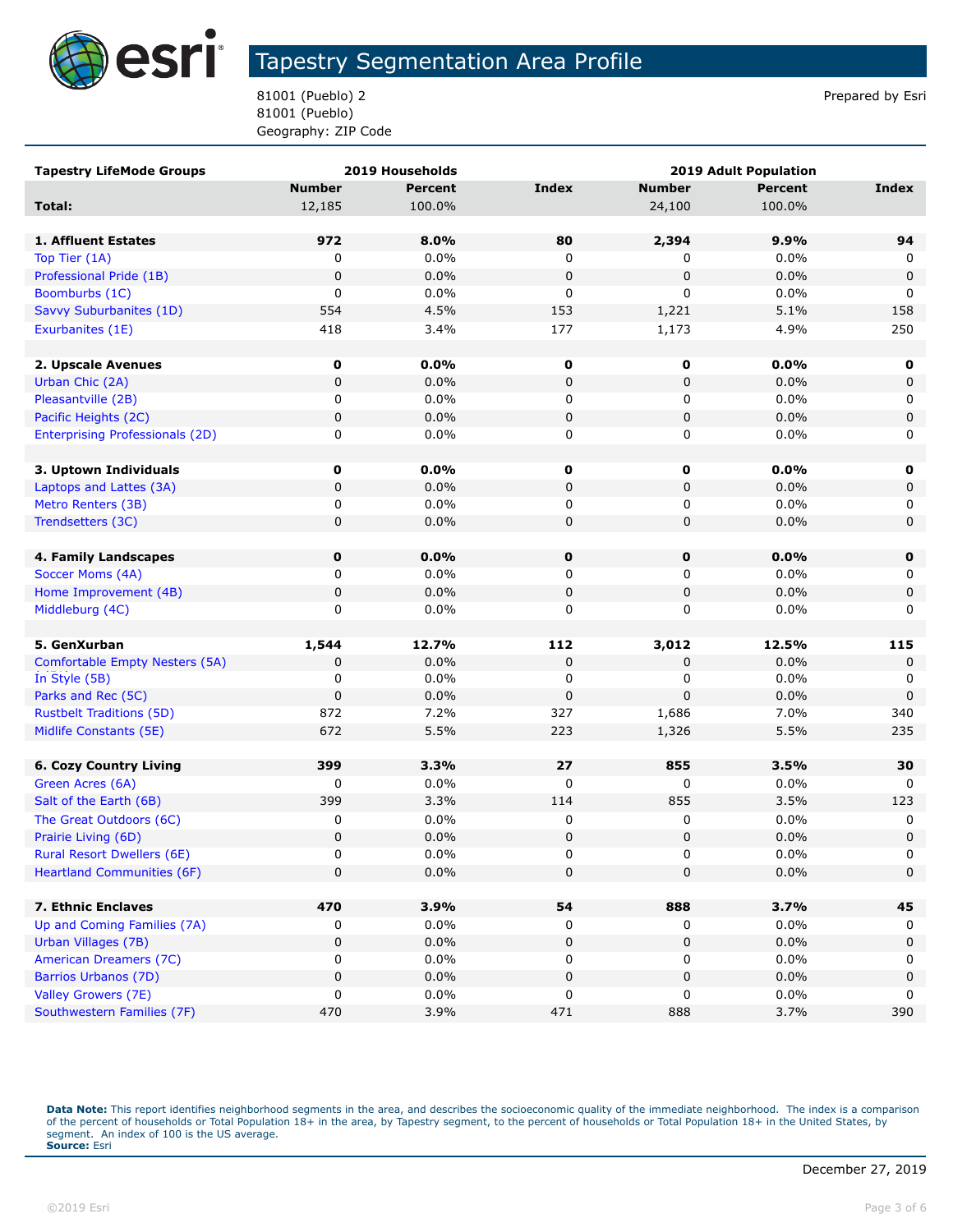

81001 (Pueblo) 2 Prepared by Esri 81001 (Pueblo) Geography: ZIP Code

| <b>Tapestry LifeMode Groups</b>        |               | 2019 Households |              | 2019 Adult Population |                |             |
|----------------------------------------|---------------|-----------------|--------------|-----------------------|----------------|-------------|
|                                        | <b>Number</b> | <b>Percent</b>  | <b>Index</b> | <b>Number</b>         | <b>Percent</b> | Index       |
| Total:                                 | 12,185        | 100.0%          |              | 24,100                | 100.0%         |             |
|                                        |               |                 |              |                       |                |             |
| 8. Middle Ground                       | 2,781         | 22.8%           | 210          | 5,469                 | 22.7%          | 225         |
| City Lights (8A)                       | 0             | 0.0%            | 0            | 0                     | 0.0%           | 0           |
| Emerald City (8B)                      | $\pmb{0}$     | 0.0%            | 0            | 0                     | 0.0%           | $\Omega$    |
| Bright Young Professionals (8C)        | 0             | 0.0%            | 0            | 0                     | $0.0\%$        | 0           |
| Downtown Melting Pot (8D)              | 0             | 0.0%            | 0            | $\mathbf 0$           | 0.0%           | 0           |
| Front Porches (8E)                     | 0             | $0.0\%$         | 0            | 0                     | $0.0\%$        | 0           |
| Old and Newcomers (8F)                 | $\mathbf 0$   | 0.0%            | $\mathbf 0$  | $\mathbf 0$           | 0.0%           | $\Omega$    |
| Hardscrabble Road (8G)                 | 2,781         | 22.8%           | 1,898        | 5,469                 | 22.7%          | 1,970       |
|                                        |               |                 |              |                       |                |             |
| 9. Senior Styles                       | 978           | 8.0%            | 139          | 1,586                 | 6.6%           | 132         |
| Silver & Gold (9A)                     | $\mathbf 0$   | 0.0%            | 0            | 0                     | 0.0%           | 0           |
| Golden Years (9B)                      | 0             | 0.0%            | 0            | 0                     | 0.0%           | 0           |
| The Elders (9C)                        | $\mathbf 0$   | 0.0%            | 0            | 0                     | 0.0%           | $\mathbf 0$ |
| Senior Escapes (9D)                    | 0             | 0.0%            | 0            | 0                     | $0.0\%$        | 0           |
| <b>Retirement Communities (9E)</b>     | 978           | 8.0%            | 665          | 1,586                 | 6.6%           | 653         |
| Social Security Set (9F)               | 0             | 0.0%            | 0            | 0                     | 0.0%           | 0           |
|                                        |               |                 |              |                       |                |             |
| <b>10. Rustic Outposts</b>             | 522           | 4.3%            | 52           | 1,053                 | 4.4%           | 52          |
| Southern Satellites (10A)              | 0             | 0.0%            | 0            | 0                     | 0.0%           | $\mathbf 0$ |
| Rooted Rural (10B)                     | 0             | 0.0%            | 0            | 0                     | $0.0\%$        | 0           |
| Diners & Miners (10C)                  | $\mathbf 0$   | 0.0%            | $\mathbf 0$  | $\Omega$              | 0.0%           | $\mathbf 0$ |
| Down the Road (10D)                    | 522           | 4.3%            | 372          | 1,053                 | 4.4%           | 375         |
| Rural Bypasses (10E)                   | 0             | 0.0%            | $\mathbf 0$  | 0                     | 0.0%           | $\mathbf 0$ |
|                                        |               |                 |              |                       |                |             |
| 11. Midtown Singles                    | 2,318         | 19.0%           | 309          | 3,815                 | 15.8%          | 291         |
| City Strivers (11A)                    | 0             | $0.0\%$         | 0            | 0                     | 0.0%           | 0           |
| Young and Restless (11B)               | $\mathbf 0$   | 0.0%            | $\mathbf 0$  | $\mathbf 0$           | 0.0%           | $\mathbf 0$ |
| Metro Fusion (11C)                     | 902           | 7.4%            | 527          | 1,587                 | 6.6%           | 505         |
| Set to Impress (11D)                   | 1,416         | 11.6%           | 841          | 2,228                 | 9.2%           | 784         |
| City Commons (11E)                     | 0             | 0.0%            | 0            | 0                     | $0.0\%$        | $\Omega$    |
| 12. Hometown                           | 1,554         | 12.8%           | 209          | 3,106                 | 12.9%          | 224         |
| Family Foundations (12A)               | 0             | 0.0%            | $\mathbf 0$  | 0                     | 0.0%           | 0           |
| <b>Traditional Living (12B)</b>        | 1,554         | 12.8%           | 665          | 3,106                 | 12.9%          | 721         |
| <b>Small Town Simplicity (12C)</b>     | 0             | 0.0%            | 0            | 0                     | 0.0%           | 0           |
| Modest Income Homes (12D)              | $\pmb{0}$     | 0.0%            | 0            | 0                     | 0.0%           | 0           |
|                                        |               |                 |              |                       |                |             |
| 13. Next Wave                          | 613           | 5.0%            | 131          | 1,141                 | 4.7%           | 107         |
| <b>International Marketplace (13A)</b> | 0             | 0.0%            | 0            | 0                     | 0.0%           | 0           |
| Las Casas (13B)                        | 0             | 0.0%            | 0            | 0                     | $0.0\%$        | 0           |
| <b>NeWest Residents (13C)</b>          | $\pmb{0}$     | 0.0%            | $\mathbf 0$  | $\mathbf 0$           | 0.0%           | 0           |
| Fresh Ambitions (13D)                  | 613           | 5.0%            | 795          | 1,141                 | 4.7%           | 697         |
| High Rise Renters (13E)                | 0             | 0.0%            | 0            | 0                     | 0.0%           | $\mathbf 0$ |
|                                        |               |                 |              |                       |                |             |
| <b>14. Scholars and Patriots</b>       | 34            | 0.3%            | 17           | 781                   | 3.2%           | 142         |
| Military Proximity (14A)               | 0             | 0.0%            | 0            | 0                     | $0.0\%$        |             |
| College Towns (14B)                    | $\pmb{0}$     | 0.0%            | $\mathbf 0$  | 0                     | 0.0%           | $\mathbf 0$ |
| Dorms to Diplomas (14C)                | 34            | 0.3%            | 55           | 781                   | 3.2%           | 332         |
|                                        |               |                 |              |                       |                |             |
| Unclassified (15)                      | 0             | 0.0%            | 0            | 0                     | $0.0\%$        | 0           |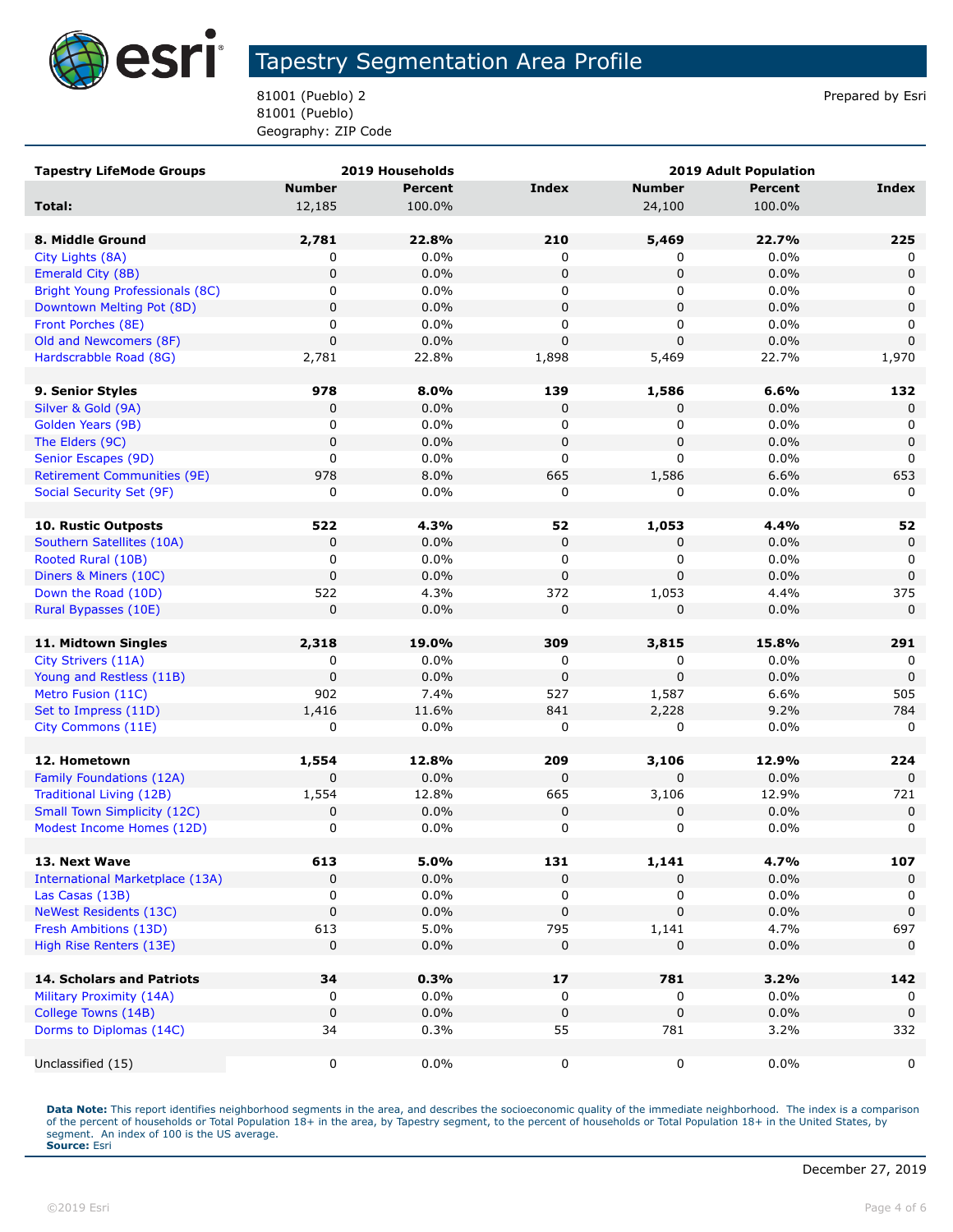

81001 (Pueblo) 2 Prepared by Esri 81001 (Pueblo) Geography: ZIP Code

| <b>Tapestry Urbanization Groups</b>    |               | 2019 Households | <b>2019 Adult Population</b> |               |                |              |
|----------------------------------------|---------------|-----------------|------------------------------|---------------|----------------|--------------|
|                                        | <b>Number</b> | <b>Percent</b>  | <b>Index</b>                 | <b>Number</b> | <b>Percent</b> | <b>Index</b> |
| Total:                                 | 12,185        | 100.0%          |                              | 24,100        | 100.0%         |              |
|                                        |               |                 |                              |               |                |              |
| 1. Principal Urban Center              | 613           | 5.0%            | 71                           | 1,141         | 4.7%           | 71           |
| Laptops and Lattes (3A)                | 0             | 0.0%            | $\mathbf 0$                  | 0             | 0.0%           | 0            |
| Metro Renters (3B)                     | $\mathbf 0$   | 0.0%            | $\mathbf 0$                  | 0             | 0.0%           | $\mathbf 0$  |
| Trendsetters (3C)                      | 0             | 0.0%            | 0                            | 0             | 0.0%           | 0            |
| Downtown Melting Pot (8D)              | $\mathbf 0$   | 0.0%            | $\mathbf 0$                  | 0             | 0.0%           | $\mathbf 0$  |
| City Strivers (11A)                    | $\mathsf 0$   | 0.0%            | $\mathbf 0$                  | 0             | 0.0%           | 0            |
| <b>NeWest Residents (13C)</b>          | $\mathbf 0$   | 0.0%            | $\mathbf 0$                  | $\mathbf 0$   | 0.0%           | $\mathbf 0$  |
| Fresh Ambitions (13D)                  | 613           | 5.0%            | 795                          | 1,141         | 4.7%           | 697          |
| High Rise Renters (13E)                | $\mathbf 0$   | 0.0%            | $\mathbf 0$                  | 0             | 0.0%           | $\mathbf 0$  |
|                                        |               |                 |                              |               |                |              |
| 2. Urban Periphery                     | 2,244         | 18.4%           | 111                          | 4,161         | 17.3%          | 97           |
| Pacific Heights (2C)                   | 0             | 0.0%            | 0                            | 0             | 0.0%           | 0            |
| <b>Rustbelt Traditions (5D)</b>        | 872           | 7.2%            | 327                          | 1,686         | 7.0%           | 340          |
| Urban Villages (7B)                    | $\mathsf 0$   | 0.0%            | $\mathbf 0$                  | 0             | 0.0%           | $\mathbf 0$  |
| American Dreamers (7C)                 | $\mathbf 0$   | 0.0%            | $\pmb{0}$                    | 0             | 0.0%           | 0            |
| Barrios Urbanos (7D)                   | $\mathsf 0$   | 0.0%            | $\mathbf 0$                  | 0             | 0.0%           | $\mathbf{0}$ |
| Southwestern Families (7F)             | 470           | 3.9%            | 471                          | 888           | 3.7%           | 390          |
| City Lights (8A)                       | $\mathsf 0$   | 0.0%            | $\mathbf 0$                  | 0             | 0.0%           | 0            |
| Bright Young Professionals (8C)        | $\mathbf 0$   | 0.0%            | $\pmb{0}$                    | $\mathbf 0$   | 0.0%           | $\mathbf 0$  |
| Metro Fusion (11C)                     | 902           | 7.4%            | 527                          | 1,587         | 6.6%           | 505          |
| Family Foundations (12A)               | $\mathbf 0$   | 0.0%            | $\mathbf 0$                  | 0             | 0.0%           | $\mathbf 0$  |
| Modest Income Homes (12D)              | 0             | 0.0%            | 0                            | 0             | 0.0%           | 0            |
| <b>International Marketplace (13A)</b> | $\mathbf 0$   | 0.0%            | $\mathbf 0$                  | 0             | 0.0%           | $\mathbf 0$  |
| Las Casas (13B)                        | $\mathbf 0$   | 0.0%            | $\mathbf 0$                  | 0             | 0.0%           | $\mathbf 0$  |
|                                        |               |                 |                              |               |                |              |
| 3. Metro Cities                        | 6,763         | 55.5%           | 306                          | 13,170        | 54.6%          | 326          |
| In Style (5B)                          | 0             | 0.0%            | 0                            | 0             | 0.0%           | $\Omega$     |
| Emerald City (8B)                      | $\mathsf 0$   | 0.0%            | 0                            | 0             | 0.0%           | 0            |
| Front Porches (8E)                     | $\mathbf 0$   | 0.0%            | $\pmb{0}$                    | 0             | 0.0%           | $\mathbf 0$  |
| Old and Newcomers (8F)                 | $\mathbf 0$   | 0.0%            | 0                            | 0             | 0.0%           | $\mathbf{0}$ |
| Hardscrabble Road (8G)                 | 2,781         | 22.8%           | 1,898                        | 5,469         | 22.7%          | 1,970        |
| <b>Retirement Communities (9E)</b>     | 978           | 8.0%            | 665                          | 1,586         | 6.6%           | 653          |
| Social Security Set (9F)               | $\pmb{0}$     | 0.0%            | $\pmb{0}$                    | 0             | 0.0%           | $\mathbf 0$  |
| Young and Restless (11B)               | $\mathbf 0$   | 0.0%            | $\mathbf 0$                  | 0             | 0.0%           | $\Omega$     |
| Set to Impress (11D)                   | 1,416         | 11.6%           | 841                          | 2,228         | 9.2%           | 784          |
| City Commons (11E)                     | $\mathbf 0$   | 0.0%            | 0                            | 0             | 0.0%           | $\mathbf{0}$ |
| <b>Traditional Living (12B)</b>        | 1,554         | 12.8%           | 665                          | 3,106         | 12.9%          | 721          |
| College Towns (14B)                    | 0             | 0.0%            | 0                            | 0             | 0.0%           | $\mathbf 0$  |
| Dorms to Diplomas (14C)                | 34            | 0.3%            | 55                           | 781           | 3.2%           | 332          |